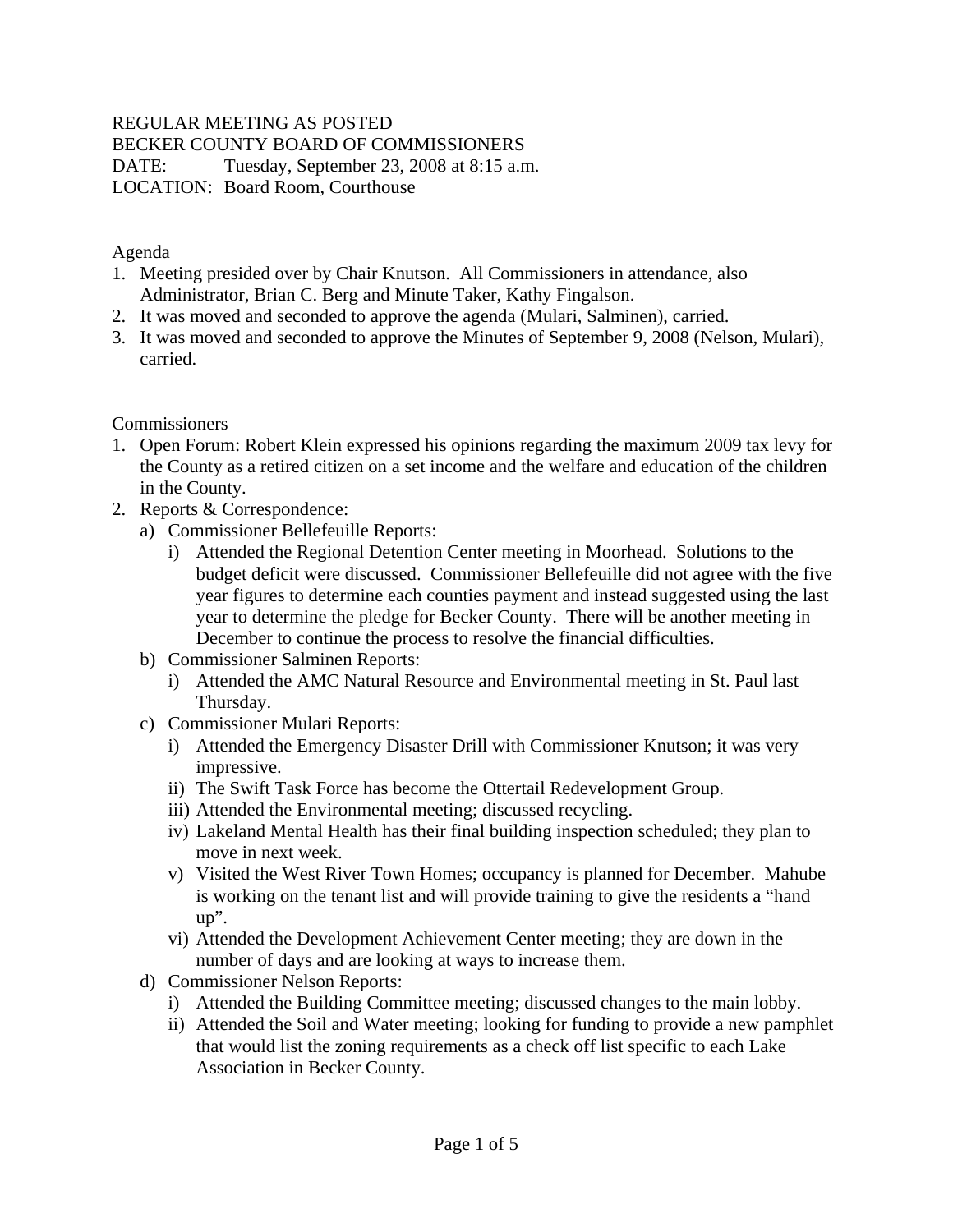- iii) Attended the Buffalo-Red River Watershed Tour in Moorhead; they are using the Light Detection and Ranging (lidar) system as part of the Red River Basin Mapping Initiative to record the elevations in the Red River.
- iv) Attended the Lake Agassiz Regional Library meeting; discussed school and city libraries working together.
- e) Commissioner Knutson Reports:
	- i) Attended the Environmental meeting; discussed recycling and the incinerator project's long term cost and liability.
	- ii) Attended the Fair Board meeting; discussed the 4-H kitchen operation.
- 3. Appointments:
	- a) Discussed the Cormorant Lakes Watershed District Manager appointment due on October 28<sup>th</sup>. Commissioner Nelson has received some interest from his area.
	- b) Commissioner Mulari corrected her previous report regarding Marge Johnson's term at Lakeland Mental Health; her term is not up and she will serve two more years.
- 4 . Labor Management Committee will be holding their ditch clean up tonight, weather permitting.

Auditor-Treasurer

1. There were no licenses or permits.

# Finance Committee Minutes

- 1. It was moved and seconded to approve the Claims with the decrease in payment to Liberty Business Systems for copier lease due to double payment and the addition of two over 90 days claims, (1) Mahnomen County and (2) St. Mary's (Nelson, Mulari), carried.
- 2. It was recommended by the Finance Committee to approve the request from Natural Resource Management for (1) a Capital Equipment purchase – brush mower; (2) Seasonal part-time groomer operators, Resolution 09-08-2D; and (3) to advertise for Contract Snowmobile Trail Grooming.
- 3. It was recommended by the Finance Committee to approve the request from Highway (1) to change fees for mailbox supports, Resolution 09-09-2A; and (2) to change the fee for individual residents obtaining a utility permit, Resolution 09-08-2B.
- 4. The August cash comparison and investment summary were presented.
- 5. The Northern Minnesota Juvenile Detention Center budget concerns including the funding structure and commitment level of Becker County were discussed.

# Highway

- 1. A construction update was presented.
- 2. It was moved and seconded to set the date for the Five Year Plan Road Tour as September 30, 2008 at 8:00 a.m. leaving from the Highway Department and to include an invitation to the press (Nelson, Mulari), carried.
- 3. It was moved and seconded to approve the mailbox support fees to \$50 for Township and County roads and the 911 address signs to \$20 for Township and County roads with the change to the last line of the 911 Address Signs to (installation is only available on the same trip as the mailbox support), Resolution 09-08-2A (Nelson, Bellefeuille), carried.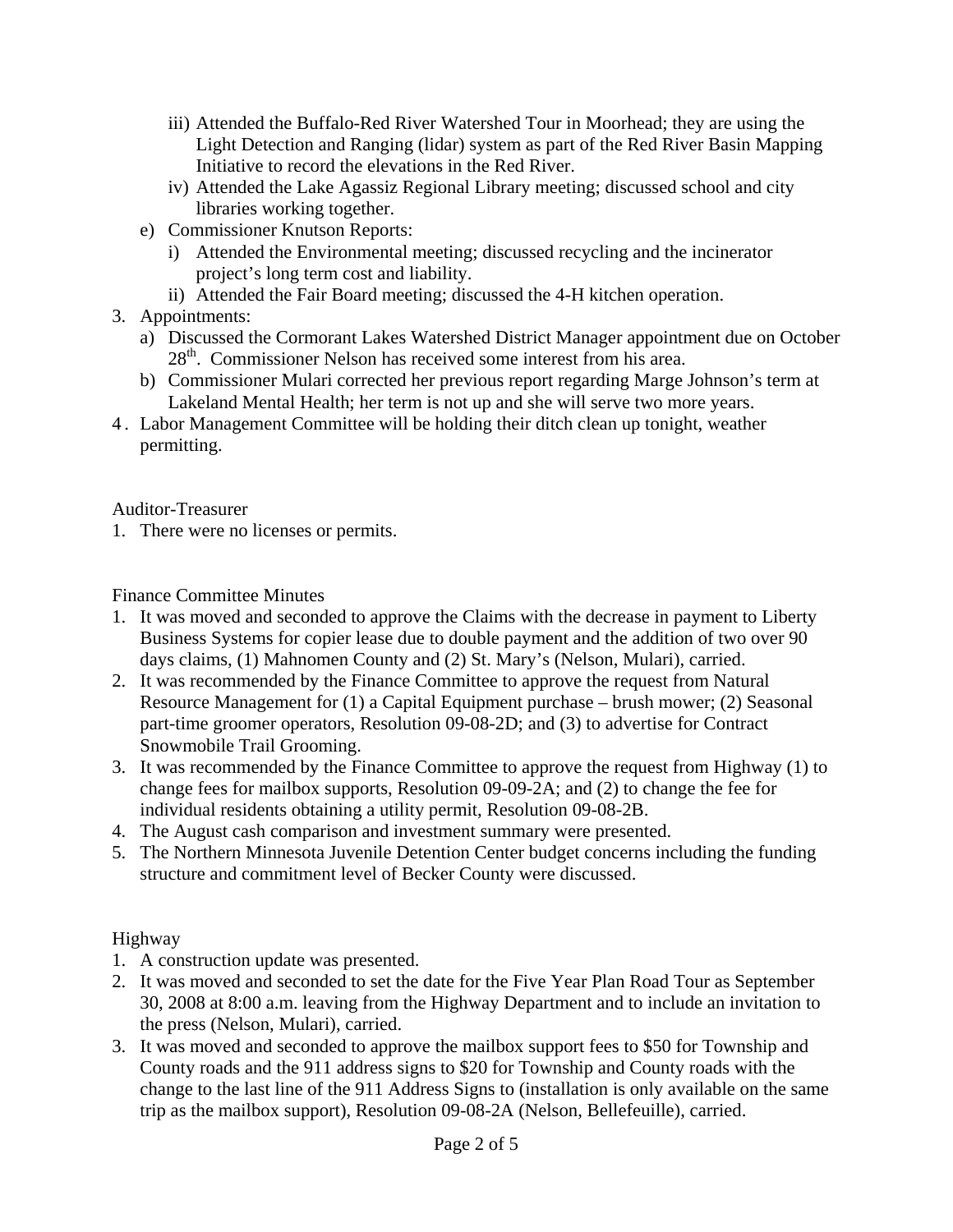- 4. It was moved and seconded to approve the change in utility permit fees for individual residents to \$400 and no performance bond, Resolution 09-08-2B (Bellefeuille, Salminen), carried.
- 5. It was moved and seconded to approve the final acceptance for Project SAP 03-634-17 and SAP 03-634-18 and authorize payment in the amount of \$12,126.42 to Central Specialties, Inc., Resolution 09-08-2C (Salminen, Mulari), carried.

Natural Resource Management

- 1. It was moved and seconded to approve the purchase of a Davco BC-604 brush mower from Friesen's Inc. for the low quote of \$6,532.18 (Salminen, Nelson), carried.
- 2. It was moved and seconded to approve the personnel request to advertise, interview, and hire four (4) part time, seasonal groomer operators for the 2008-2009 winter season, Resolution 09-08-2D (Salminen, Bellefeuille), carried.
- 3. It was moved and seconded to approve the request to advertise for bids for contract snowmobile trail grooming services for a three year period (08-2009 through 10-2011) (Salminen, Mulari), carried.

Human Services

- 1. It was moved and seconded to approve the agenda with the addition of thirteen contracts (Nelson, Salminen), carried.
- 2. It was moved and seconded to approve the Northwestern Minnesota Mutual Aid Agreement for the provision of mental health and chemical dependency services in the event of a disaster (Salminen, Bellefeuille), carried.
- 3. It was moved and seconded to approve the Contracts with Care 2000, Divine House, Greenwood Connections, Lifeline Systems, Lutheran Social Services, MN Home Care, Moms Meals, North Star Nursing, Northern Safety and Security, Nutrition Services, St. Mary's Home health, Why Not Home Care, LSS of Frazee, Merit Care Home Care, St. Joe's Home Health, St. Mary's Assisted Living, Behavioral Health Associates, Sunnyside Care Center, Rural 36 Ltd. Partnership of Duluth, Five Star Living LLC, DL Taxi Service, Ghost Runner LLC, New Horizons Adult Foster Care, Smith Group Home, and Emmanuel Community (Salminen, Nelson), carried.
- 4. It was moved and seconded to approve the Purchase of Service Agreement School District #22, Lakeland Mental Health and Becker County (Salminen, Mulari), carried.
- 5. It was moved and seconded to accept the Adult Services Report (Salminen, Mulari), carried.
- 6. It was moved and seconded to accept the Child and Family Services Report (Salminen, Bellefeuille), carried.
- 7. It was moved and seconded to accept the Financial Services Report (Mulari, Salminen), carried.
- 8. It was moved and seconded to approve the Human Services Claims (Salminen, Nelson), carried.
- 9. It was moved and seconded to approve the Family Planning Special Projects Grant Amendment reducing the allotment 1.8% to \$207,884 (Salminen, Mulari), carried.
- 10. It was moved and seconded to approve the Drake Counseling Agreement to provide educational classes at a rate of \$45 per hour (Salminen, Mulari), carried.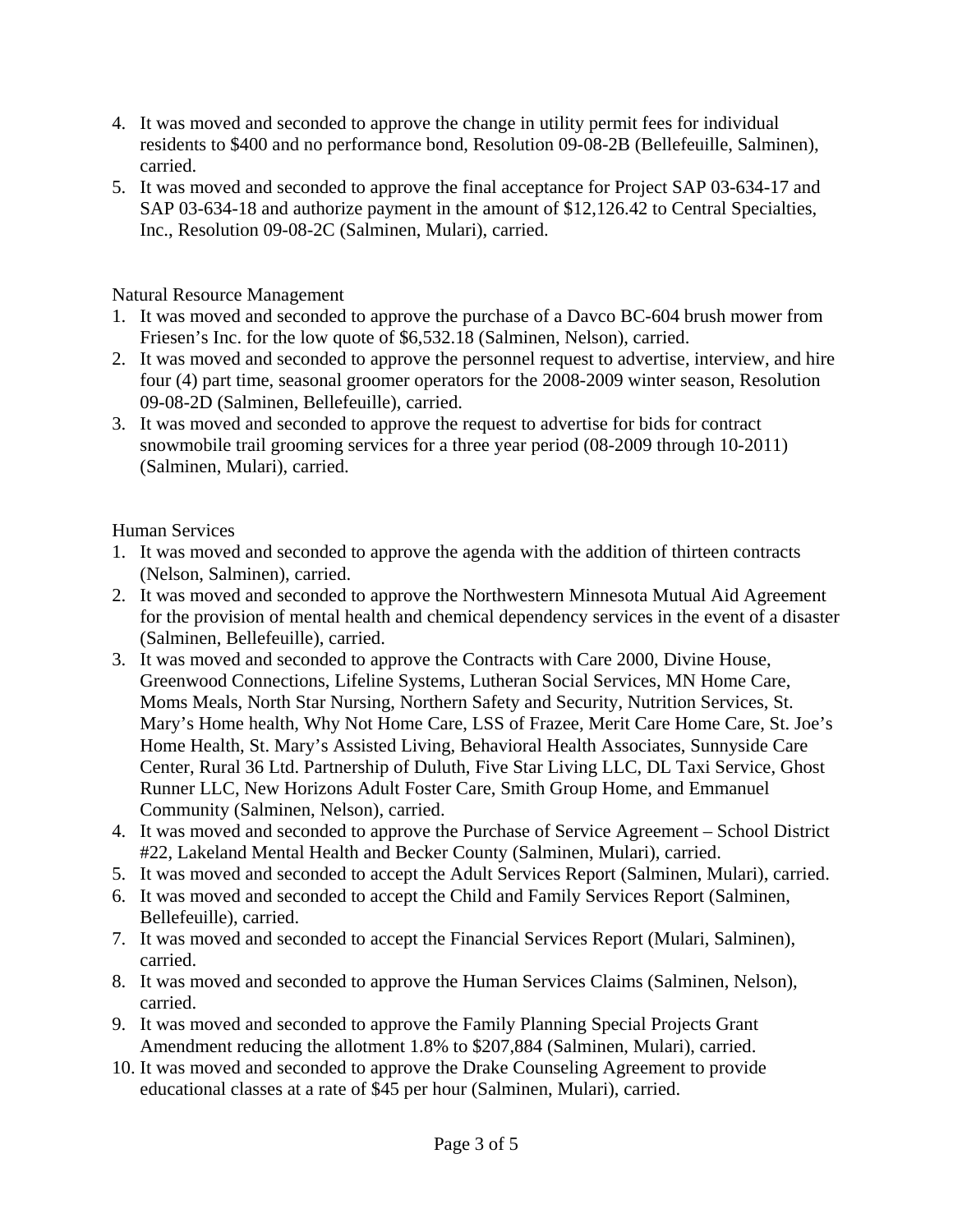- 11. It was moved and seconded to accept the Community Health Report (Salminen, Bellefeuille), carried.
- 12. It was moved and seconded to approve the Community Health Claims (Salminen, Nelson), carried.
- 13. It was moved and seconded to accept the Transit Ridership Report (Mulari, Salminen), carried.
- 14. It was moved and seconded to approve the Transit Claims (Mulari, Salminen), carried.

#### County Attorney

- 1 . It was moved and seconded to add to the agenda a Closed Session with the County Attorney, Michael Fritz regarding pending litigation by the County (Bellefeuille, Nelson), carried.
- 2 . It was moved and seconded to close the meeting (Salminen, Bellefeuille), carried.
- 3 . It was moved and seconded to open the meeting (Nelson, Salminen), carried.

## Planning and Zoning

- 1. Planning Commission Recommendations, September 16, 2008: First Order of Business: Jim Shaw. It was moved and seconded to concur with Planning and Zoning to approve a conditional use permit to allow a 14 unit storage condo on the property PID 19.0553.000; Lake View Township; to be located in the same footprint of the large unit and the southwest unit on the plan with the stipulations that the northwest unit be eliminated, that the units be owned and not rented, and the storage be indoor storage (Nelson, Bellefeuille), carried.
- 2. Second Order of Business: Richard Alsop. Tabled by Richard Alsop.
- 3. Third Order of Business: Winton Johnson. It was moved and seconded to concur with Planning and Zoning to approve replat Sauer Lake Highlands, PID 19.1741.200, Lake View Township, by adding additional real estate to increase the number of lots by one and allowing for a storage unit for each lot and changing the zoning of the additional real estate from agricultural to high density residential based on the fact that it meets the criteria of the zoning ordinance and it is the replat of an existing plat (Bellefeuille, Nelson), carried.
- 4. Fourth Order of Business: Lawrence Baasch. Tabled by Lawrence Baasch.
- 5. Fifth Order of Business: Final Plat of Valhalla Shores. The final plat was pulled from the agenda due to the fact that everything was not in order for final approval.
- 6. Sixth Order of Business: The next Informational Meeting is scheduled for October 16, 2008 at 8:00 a.m. at the Planning and Zoning Office.
- 7. It was moved and seconded to approve the stay of the sewer system upgrades on Lake Sallie from the 12/31/2009 deadline until 12/31/2010, depending on Wenck Associates study results of the sewer issues around the area lakes; and to include Lake Melissa in the 2009 compliance check to fit into the overall sewer plan that the Pelican River Watershed shows (Salminen, Nelson), carried.

Annual Audit Exit Review – Hoffman, Dale & Swenson

1. Colleen Hoffman of Hoffman, Dale & Swenson, presented the Becker County 2007 Audit Exit Review.